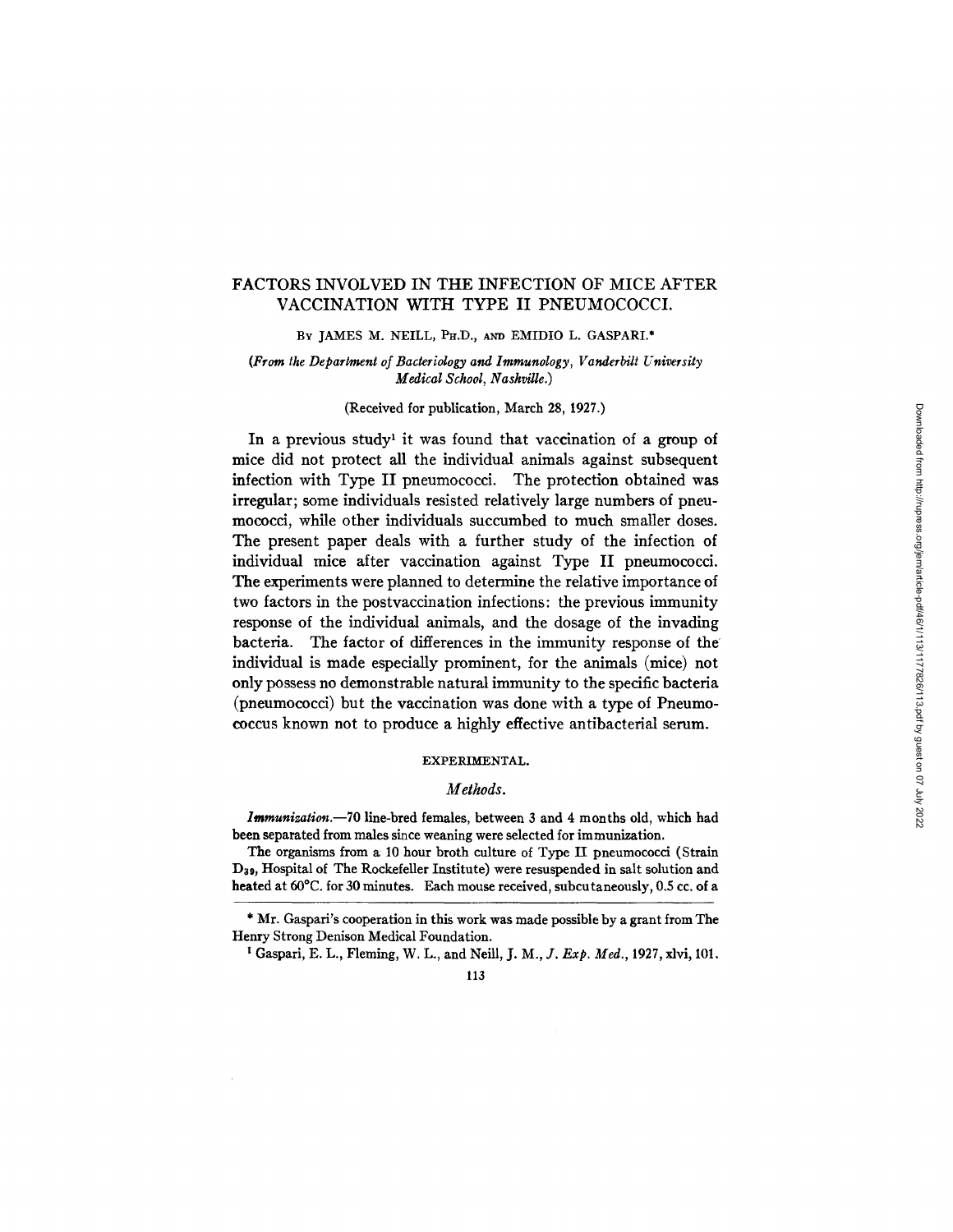diluted suspension of the vaccine (equivalent to 0.1 cc. of broth culture) every 2 days for six doses. 10 days after the last injection a number of mice were tested for acquired immunity. The remainder were given a second course of immunizations with freshly prepared vaccine at 2 day intervals for five doses. After a rest period of 10 days, a number of animals were tested for immunity and the remainder were given a third course of immunizations with fresh vaccine exactly as in the second course; these animals were also tested for acquired immunity 10 days after the last injection.

A number of mice died during the period of immunization, and others were eliminated from the tests because of evident poor condition.

Tests of Immunity of the Animals (Protection Tests).—The tests of immunity of the vaccinated animals were made by intraperitoneal injections of 0.5 cc. of broth containing the desired amount of a 10 hour broth culture of the same virulent strain as that from which the vaccine had been prepared.

# *Experiments I, 2, and 3: Influence of Size of Dose upon Infection: Active Immunity Tests of Vaccinated Mice by Injection of Different Numbers of Bacteria.*

The first series of experiments (Experiments 1, 2, and 3) consisted of tests of the influence of size of dose upon the occurrence of infections in groups of mice which had previously received vaccination against Type II pneumococci. The doses used in these active immunity tests were  $10^{-6}$ ,  $10^{-5}$ ,  $10^{-4}$ , and  $10^{-3}$  cc. of broth culture of pneumococci; this range of doses includes the numbers of pneumococci against which passive protection is usually effective. The mice used in Experiment 1 had received one course of vaccination before the immunity tests; the animals used in Experiments 2 and 3 had received, respectively, two and three courses. The purposes of the investigation are met by presenting the three experiments collectively, since each animal had received the same immunization treatment as the other individuals used in the same experiment. The results of of Experiments 1, 2, and 3 are presented in Table I; a summary of these results is collected in Table II.

*Injections and Virulence Controls.--The* vaccinated mice were injected as described under "Methods." The normal mice which were injected for virulence controls invariably succumbed to all amounts of culture tested—*i.e.*, from  $10^{-7}$  cc. to  $10^{-3}$  cc. The results of the virulence controls are presented collectively in the last column of Table I.

Control of Possible Effect of Weight of Individual Animals.--All the mice used in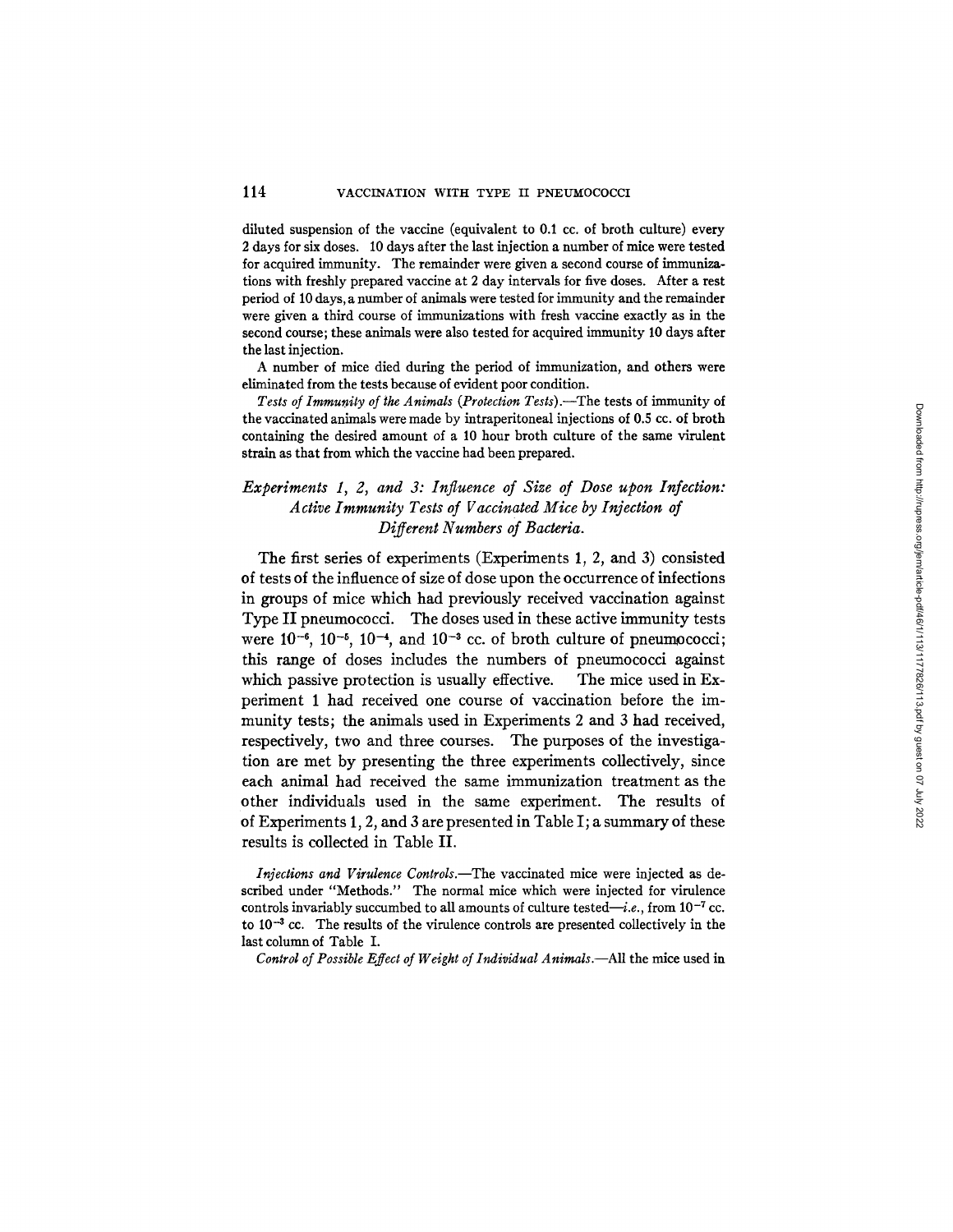| Amount culture<br>injected | Experiment 1.<br>Immunity tests on<br>first group<br>of mice (after one<br>course of<br>vaccinations) | Experiment 2.<br>Immunity tests on<br>second group<br>of mice (after two<br>courses of<br>vaccinations) | Experiment 3.<br>Immunity tests on<br>third group<br>of mice (after three<br>courses of<br>vaccinations) | Virulence controls*<br>(non-immunized<br>mice) on<br>Experiments 1, 2, 3 |  |
|----------------------------|-------------------------------------------------------------------------------------------------------|---------------------------------------------------------------------------------------------------------|----------------------------------------------------------------------------------------------------------|--------------------------------------------------------------------------|--|
| cc.                        |                                                                                                       |                                                                                                         |                                                                                                          |                                                                          |  |
| $10^{-1}$                  | 24-48 hrs.<br>D                                                                                       | 24–48 hrs.<br>D                                                                                         | 24-48 hrs.<br>D                                                                                          | 24-72 hrs.<br>D                                                          |  |
|                            | S<br>5 days                                                                                           | D<br>24–48 hrs.                                                                                         | D<br>24-48 hrs.                                                                                          | 24-72 hrs.<br>D                                                          |  |
|                            |                                                                                                       | 24-48 hrs.<br>D                                                                                         | D<br>24–48 hrs.                                                                                          |                                                                          |  |
|                            |                                                                                                       |                                                                                                         | 24-48 hrs.<br>D                                                                                          |                                                                          |  |
|                            |                                                                                                       |                                                                                                         | 48-72 hrs.<br>D                                                                                          |                                                                          |  |
|                            |                                                                                                       |                                                                                                         | S<br>5 days                                                                                              |                                                                          |  |
|                            |                                                                                                       |                                                                                                         | S<br>5 days                                                                                              |                                                                          |  |
|                            |                                                                                                       |                                                                                                         |                                                                                                          |                                                                          |  |
| $10^{-4}$                  | $24 - 48$ hrs.<br>D                                                                                   | 48-72 hrs.<br>D                                                                                         | $48 - 72$ hrs.<br>D                                                                                      | 24–72 hrs.<br>D                                                          |  |
|                            | S<br>5 days                                                                                           | S<br>5 days                                                                                             | 48-72 hrs.<br>D                                                                                          | 24-72 hrs.<br>D                                                          |  |
|                            |                                                                                                       | S<br>5 days                                                                                             | 48-72 hrs.<br>D                                                                                          |                                                                          |  |
|                            |                                                                                                       |                                                                                                         | 48-72 hrs.<br>D                                                                                          |                                                                          |  |
|                            |                                                                                                       |                                                                                                         | 48-72 hrs.<br>D                                                                                          |                                                                          |  |
|                            |                                                                                                       |                                                                                                         | 48-72 hrs.<br>Ð                                                                                          |                                                                          |  |
|                            |                                                                                                       |                                                                                                         | S<br>5 days                                                                                              |                                                                          |  |
| $10^{-5}$                  | 24-48 hrs.<br>D                                                                                       | 24-48 hrs.<br>D                                                                                         | 24-48 hrs.<br>D                                                                                          | 24–72 hrs.<br>D                                                          |  |
|                            | S<br>5 days                                                                                           | 24-48 hrs.<br>D                                                                                         | 48-72 hrs.<br>D                                                                                          | 24-72 hrs.<br>D                                                          |  |
|                            |                                                                                                       | S<br>5 days                                                                                             | 48-72 hrs.<br>D                                                                                          |                                                                          |  |
|                            |                                                                                                       |                                                                                                         | 48-72 hrs.<br>D                                                                                          |                                                                          |  |
|                            |                                                                                                       |                                                                                                         | 48-72 hrs.<br>D                                                                                          |                                                                          |  |
|                            |                                                                                                       |                                                                                                         | S<br>5 days                                                                                              |                                                                          |  |
|                            |                                                                                                       |                                                                                                         | S<br>5 days                                                                                              |                                                                          |  |
|                            |                                                                                                       |                                                                                                         |                                                                                                          |                                                                          |  |
| $10^{-4}$                  | 24-48 hrs.<br>D                                                                                       | S<br>5 days                                                                                             | 24–48 hrs.<br>D                                                                                          | 24-72 hrs.<br>D                                                          |  |
|                            | S<br>5 days                                                                                           | S<br>5 days                                                                                             | 24-48 hrs.<br>D                                                                                          | 24-72 hrs.<br>D                                                          |  |
|                            |                                                                                                       | S<br>5 days                                                                                             | 24-48 hrs.<br>D                                                                                          |                                                                          |  |
|                            |                                                                                                       |                                                                                                         | D<br>$48 - 72$ hrs.                                                                                      |                                                                          |  |
|                            |                                                                                                       |                                                                                                         | $48 - 72$ hrs.<br>D                                                                                      |                                                                          |  |
|                            |                                                                                                       |                                                                                                         | $48 - 72$ hrs.<br>D                                                                                      |                                                                          |  |
|                            |                                                                                                       |                                                                                                         | S<br>5 days                                                                                              |                                                                          |  |
|                            |                                                                                                       |                                                                                                         |                                                                                                          |                                                                          |  |
| $10^{-7}$                  | No tests                                                                                              | No tests                                                                                                | No tests                                                                                                 | 24-72 hrs.<br>D<br>24-72 hrs.                                            |  |
|                            |                                                                                                       |                                                                                                         |                                                                                                          | D                                                                        |  |

TABLE I. *Tests of the Active Immunity of Vaccinated Mice.* 

 $D =$  died of pneumococcus septicemia.

 $S =$  survived.

\* Presented in composite form; duplicate mice were injected with each amount of culture in each of the three experiments.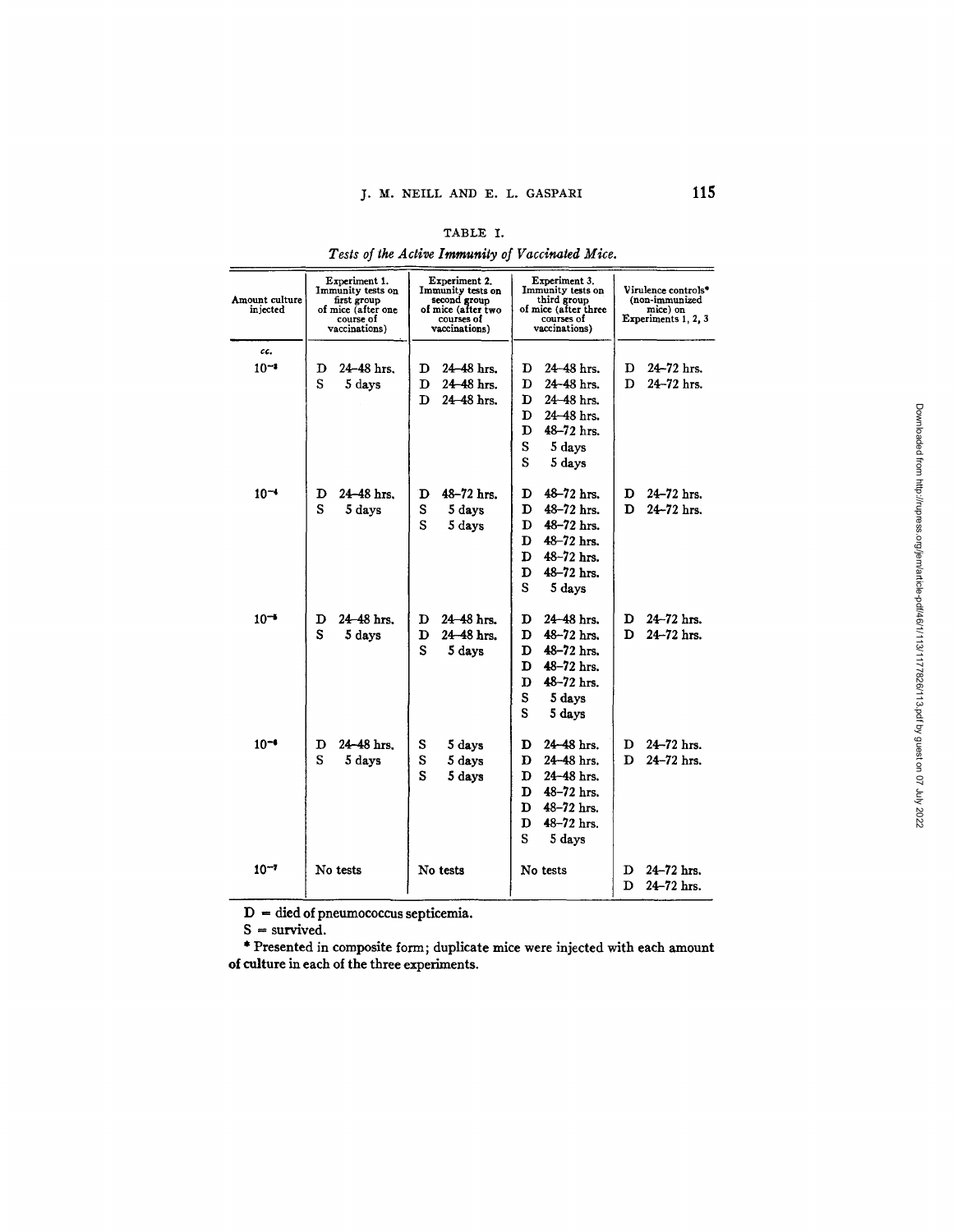### 116 VACCINATION WITH TYPE II PNEUMOCOCCI

the experiments were in excellent physical condition but varied in weight from 24 to 31 gm. To rule out any possible influence of weight upon the resistance to infection, the mice of different weights in Experiments 2 and 3 were matched so that the tests of the different amounts of culture were made with a series of animals of comparable weight. The results showed that there was no correlation between weight of the animal and its susceptibility.

*Survival in Table I.*-Since all the virulence controls died in less than 72 hours after injection the protection of the vaccinated mice is based upon survival for 5 days after the test injection. Three of the mice reported as "Survived" in Table I died between 10 and 14 days after injection.

The most obvious fact in Table I is the irregularity in the survival and death of the vaccinated mice. In each of the three experiments individual mice were infected by doses smaller than the doses which

|                                                           |  | IADLE II. |  |                                                                                |  |
|-----------------------------------------------------------|--|-----------|--|--------------------------------------------------------------------------------|--|
|                                                           |  |           |  | Summary of Tests for Active Immunity of All the Vaccinated Mice: Proportion of |  |
| Animals Protected against Different Doses of Pneumococci. |  |           |  |                                                                                |  |

TABLE II.

| Amount of culture<br>injected. | Number of vaccinated<br>mice tested | Number of mice<br>protected | Proportion of mice<br>protected |  |
|--------------------------------|-------------------------------------|-----------------------------|---------------------------------|--|
| cc.                            |                                     |                             | per cent                        |  |
| $10^{-3}$                      | 12                                  |                             | 25                              |  |
| $10^{-4}$                      | 12                                  |                             | 33                              |  |
| $10^{-5}$                      | 12                                  |                             | 33                              |  |
| $10^{-6}$                      | 12                                  |                             | 42                              |  |
| $10^{-3}$ to $10^{-6}$         | 48                                  | 16                          | 33                              |  |

other mice survived and *vice versa.* This lack of relationship between the number of pneumococci injected and the infection of the vaccinated animals is emphasized in the summary of the experiments given in Table II. There it is seen that about the same proportion of the vaccinated mice survived the injection of each of the different doses; in fact, any deviation from the average proportion of one-third survivors represents the survival or death of only one mouse.

Since these facts indicate that within this range of dosage  $(10^{-6})$ to  $10^{-3}$  cc.) the size of the dose does not influence the infection of the vaccinated animals, the infection or resistance of individuals would logically be attributed to differences in individual immunity. In these experiments the immunity of the animals was limited to that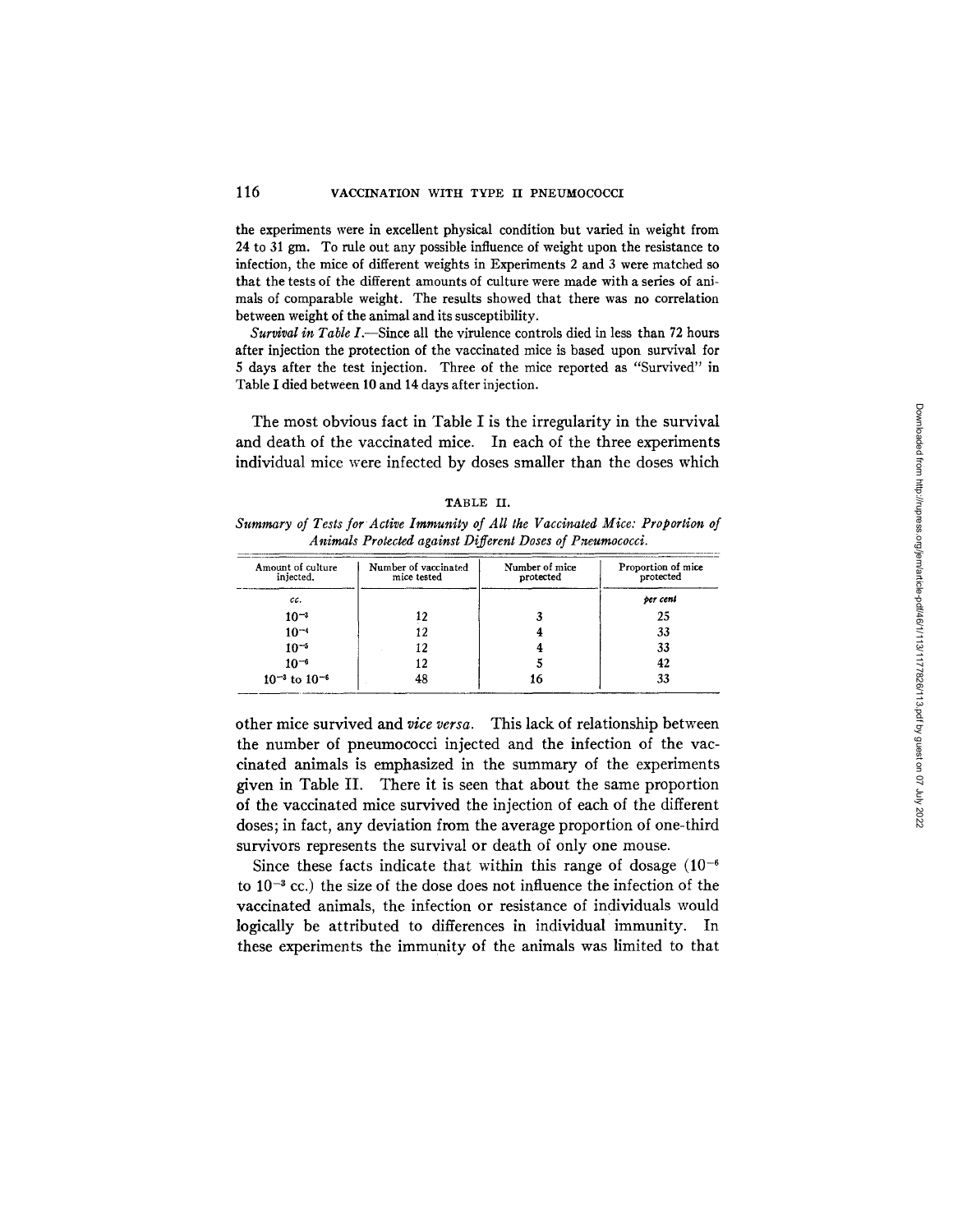acquired by vaccination. Therefore, within the range of dosage used in these experiments, the previous immunity response of the individual appeared to be the factor determining the postvaccination infections.

## *Obtaining a "Selected Group" of Actively Immune Mice.*

The preceding results indicated that only a certain proportion of the mice respond effectively to pneumococcus (Type II) vaccine. This fact made it impossible to carry out additional experiments until we obtained a selected group of vaccinated mice. It seemed that a "selected group" of individuals known to possess an effective active immunity could be obtained by collecting all the mice which had survived the previous injections of live bacteria in Experiments 1, 2, and 3. These mice were given the following additional vaccination treatment.

*Survivors of Experiment 1A.--10* days after the injection made in Experiment 1, all the surviving mice were put upon a vaccination schedule similar to that described under "Methods;" in addition to the immunization preceding the tests of Experiment 1, they received three vaccination courses of five injections each. *Survivors of Experiment 2A*. These mice received, in addition to the immunization preceding the tests of Experiment 2, two courses of the described vaccination. *Survivors of Experiment 3A* .--These received one additional course of vaccinations. A few mice died during the immunization period.

These mice represent a "selected group" of animals known by previous tests to possess some degree of active immunity against Type II pneumococci and were used as described in the following experiments.

#### *Occurrence of True Mass Infection in Actively Immune Mice.*

It is an established fact that no amount of antipneumococcus serum can passively protect mice against overwhelmingly large numbers of virulent pneumococci. This phenomenon can properly be termed "true" mass infection, in that the passive immunity furnished by the antibacterial serum is known to be sufficient to protect against infection by smaller numbers of the bacteria. Experiments were made to determine whether active immunity likewise fails when the vaccinated animal is invaded by doses beyond the zone within which passive protection is effective. In view of the previously demonstrated differences in the response of individual mice to vaccination, the tests for "mass infection" were limited to animals known to have acquired sufficient active immunity to resist invasion by smaller numbers of pneumococci.

Four mice from the previously described "selected group" of actively immune mice were injected with 0.02 cc. of broth culture of Type II pneumococci. Although these mice possessed a fairly high degree of antipneumococcus active immunity, they all died of pneumococcus septicemia. (That all of them possessed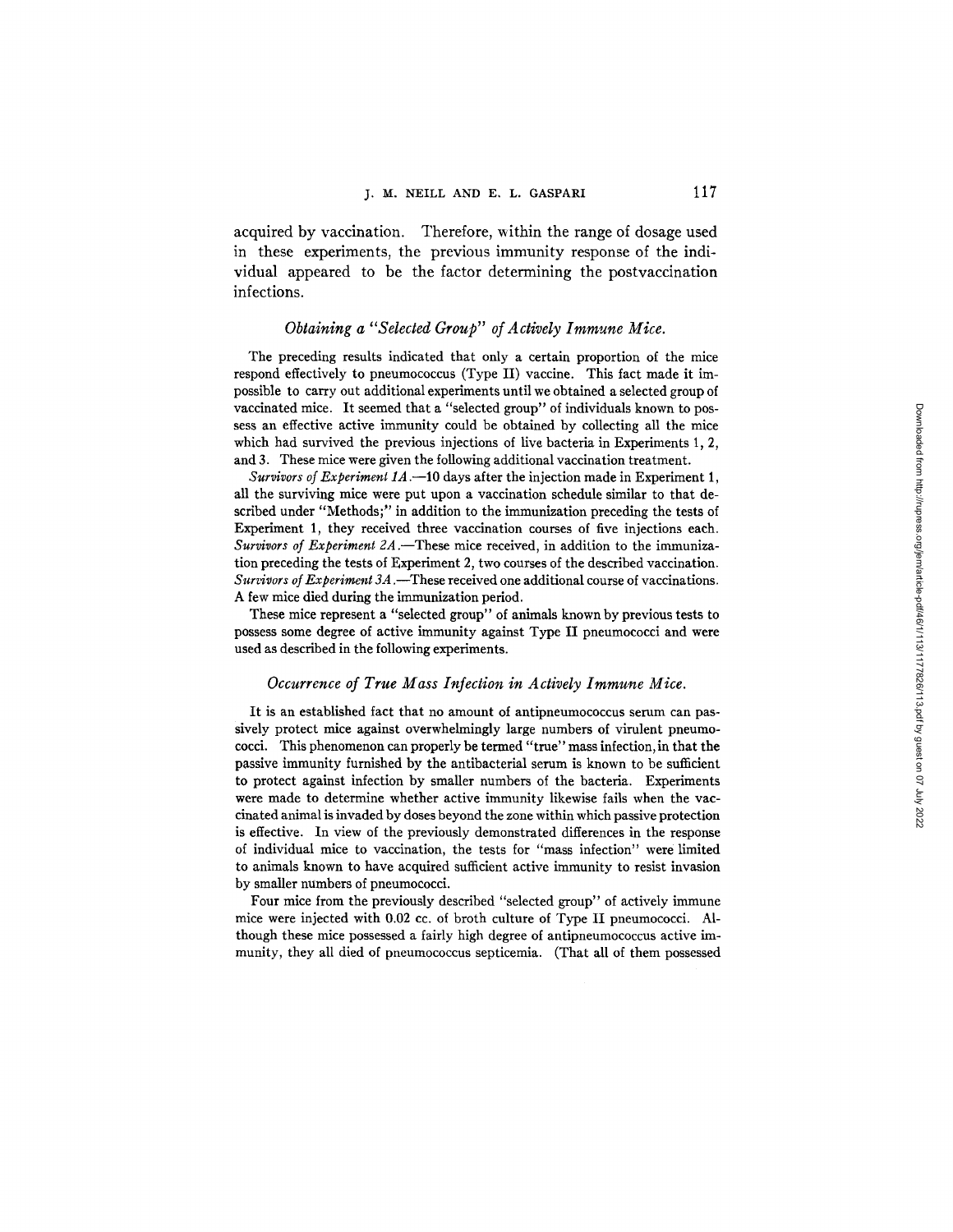at that time sufficient immunity to protect them against at least  $10^{-4}$  cc. of broth culture is shown by the fact that all other individuals of the "selected" group survived that dosage when tested in a simultaneous experiment.)

The results of this experiment showed that, even in a selected group of actively immune mice, infection invariably follows invasion by overwhelmingly large numbers of pneumococci regardless of the previous immunity response of the individual. This experiment presents a definitely controlled example of the true mass infection of actively immunized animals, in that the infected individuals were known to possess sufficient immunity to protect them against smaller numbers of pneumococci.

## *Comparison of the Occurrence of Infections in an "Unselected" and in a "Selected" Group of Vaccinated Mice When All the Individuals Are Injected with the Same Number of Pneumococd (Type II).*

The importance of the factor of individual immunity response in postvaccination infection was further illustrated by the following comparison of the percentage of infections which occur when a constant number of bacteria is injected into two different groups of vaccinated mice.

In one group, the factor of differences in individual immunity response was eliminated by including only animals known by previous test to have sufficient immunity to resist the invasion of at least a small number of pneumococci; in the other group, this factor was uncontrolled (as in Experiments 1, 2, and 3), and although all the animals had received the same vaccinations, no previous tests had been made to determine the effectiveness of their immunity response. The same number of pneumococci was injected into each individual animal; the dose employed  $(10^{-4} \text{ cc. of both culture})$  was below the zone of true mass infection.

The tests were carried out with the following three groups of mice:

1. The "selected" group of vaccinated animals which had been found in previous tests to have sufficient active immunity to resist infection against at least a small number of Type II pneumococci. These mice had received the vaccination treatment indicated in the preceding description of the procedure employed in obtaining the "selected population." (In addition to the heat-killed vaccine,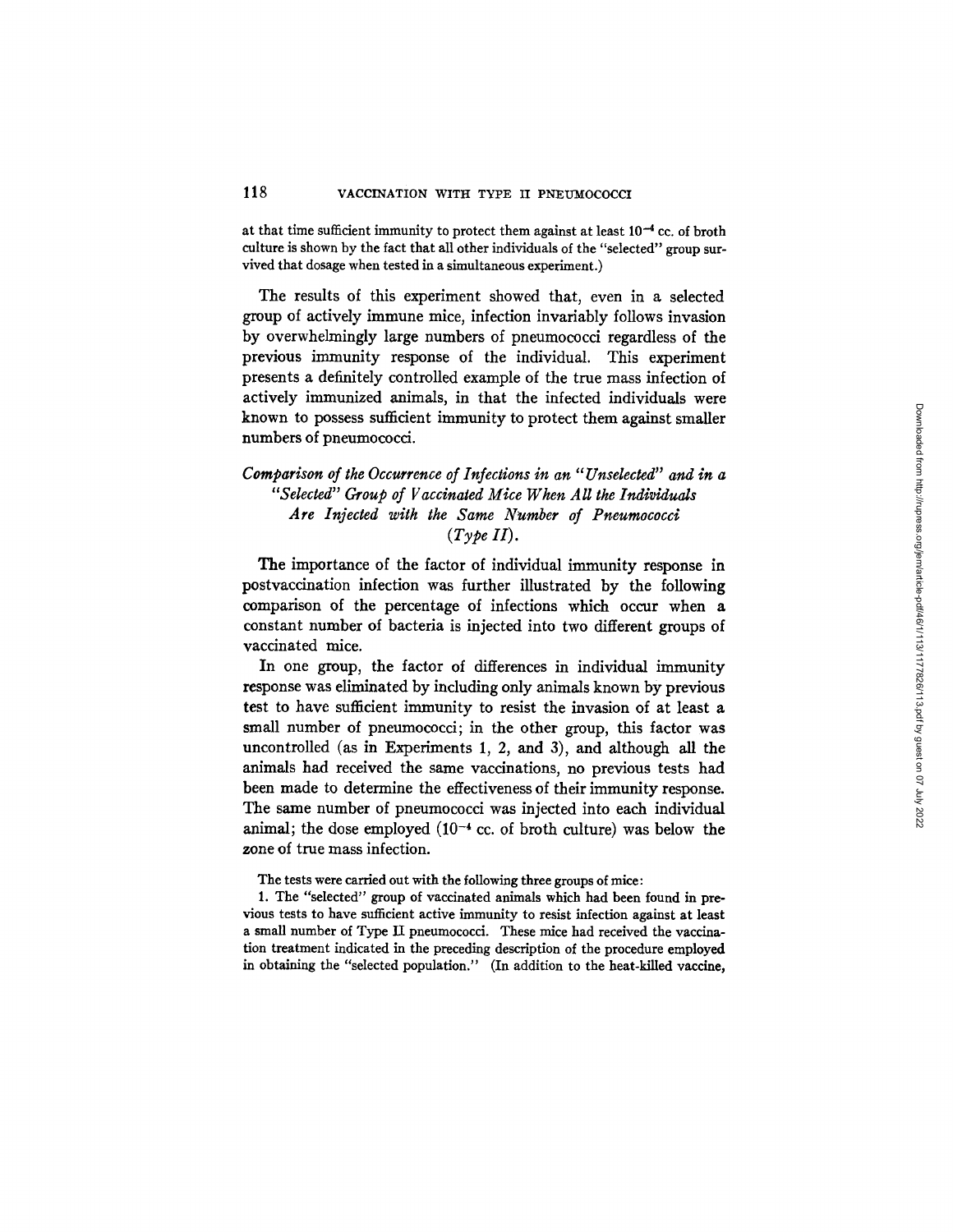they had received an injection of living bacteria in connection with Experiment **1, 2, or 3.)** 

Five mice from this group were inoculated with the test dose.

2. The "unselected" group of vaccinated animals which, although vaccinated, had never been tested to see whether or not they had developed any immunity. (This group is analogous in this respect to the animals used in Experiments 1, 2, and 3.) The routine of immunization was the same as that described previously under "Methods," with the exception that the mice in this group received one additional course of vaccinations.

Nine mice from this group were inoculated with the test dose.

3. A group of normal animals was included to furnish evidence of the invariability of infection of non-vaccinated mice when invaded by the test dose of

#### TABLE III.

#### *Occurrence of Infection in a "Selected" and "Unselected" Group of Vaccinated Mice When Injected with the Same Dose of Type II Pneumococci.*

|                                   | Groups of mice tested                                                                | Number<br>of animals<br>injected | Number<br>survived | Percentage<br>of animals<br>protected |
|-----------------------------------|--------------------------------------------------------------------------------------|----------------------------------|--------------------|---------------------------------------|
|                                   | "Selected" group (individuals<br>previously tested for acquired<br>immunity)         | 5                                |                    | 100                                   |
| Vaccinated mice                   | "Unselected" group (individuals<br>not previously tested for ac-<br>quired immunity) | 9                                | 2                  | 22                                    |
| Normal (not vac-<br>cinated) mice | "Selected" group (animals posses-<br>sing no natural immunity)                       | 6                                |                    |                                       |

bacteria. Six mice received the test dose of  $10^{-4}$  cc.; in addition, the usual duplicate virulence controls were made with  $10^{-5}$ ,  $10^{-6}$ ,  $10^{-7}$  cc. of culture.

The results of the experiment are summarized in Table III.

The results of this experiment (Table III) furnish further evidence of the importance of the previous immunity response of the individual in the determination of the occurrence of the postvaccination infections. The two groups of vaccinated mice, although they had received approximately the same previous immunization treatment, represent respectively, an "unselected" and a "selected population." In the "selected" group where the factor of marked differences in individual immunity response had been eliminated, the protection was regular and no infections occurred On the other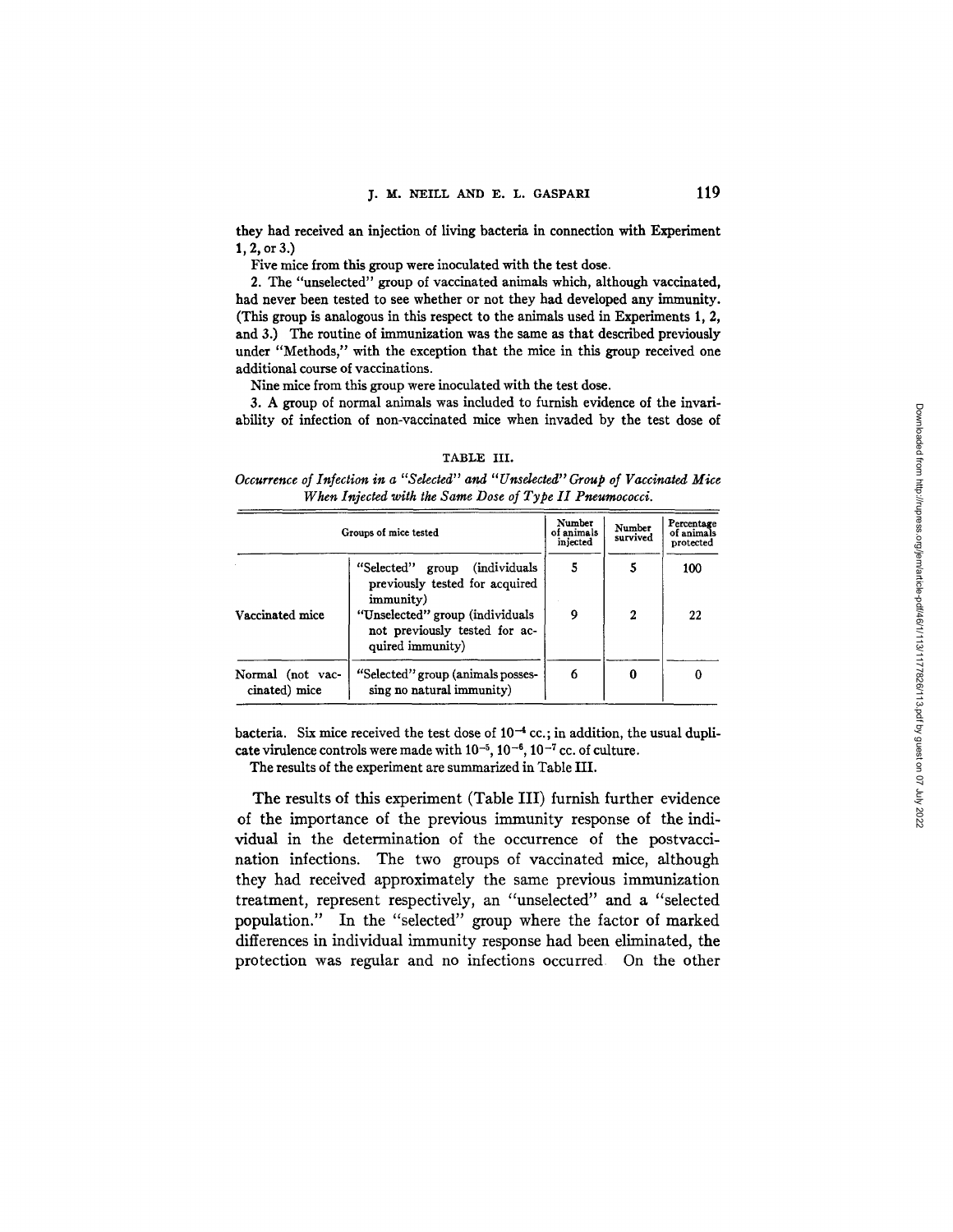hand, in the *"unselected"* group (where the actual immunity response of the vaccinated animals had not been tested) some mice were infected and some were not, in spite of the fact that each individual was known to have been invaded by the same, reasonably small number of bacteria. Whether or not infection occurred in the *"un*selected" group probably depended upon the response of the respective individuals to the previous vaccination.

The chief interest of these results is due to the fact that two factors were controlled which are impossible to control in bacterial infections outside the laboratory: (1) dosage or numbers of the invading bacteria; (2) differences in individual immunity response to the vaccination. When the first of these two factors is constant, the occurrence of the infection depends upon the second factor, and the percentage of infection within the group depends upon the percentage of the individuals that had previously responded effectively to the vaccination. When the second factor is kept constant (as in the "selected population" of known immunes) the occurrence of infection depends upon the numbers of bacteria, and all the individuals are protected if the dosage is kept below the zone of true mass infection.

## *Type Specificity of Active Immunity of Mice Vaccinated with Type II Pneumococci.*

The type specificity of the active immunity of mice vaccinated with Type II pneumococci was tested as follows: Four mice were taken from the described "selected population" of Type II-immune individuals and injected respectively with one of the following amounts of virulent Type I organisms,  $10^{-3}$ ,  $10^{-4}$ ,  $10^{-5}$ ,  $10^{-6}$  cc. of broth culture. (That the animals actually possessed active immunity toward the homologous pneumococci (Type II) was controlled by simultaneous tests of the homologous protection of other individuals from this "selected" group of mice.) Duplicate normal animals were injected with the same amounts to serve as virulence controls of the culture.

The mice which possessed a high degree of active immunity to Type II pneumococci died at approximately the same time as did the normal (unvaccinated) animals, and thus showed no evidence of immunity against the heterologous (Type I) pneumococci. This experiment is of interest as evidence that antlpneumococcus (Type II) active immunity of mice is just as type-specific as the immunity in passive protection tests.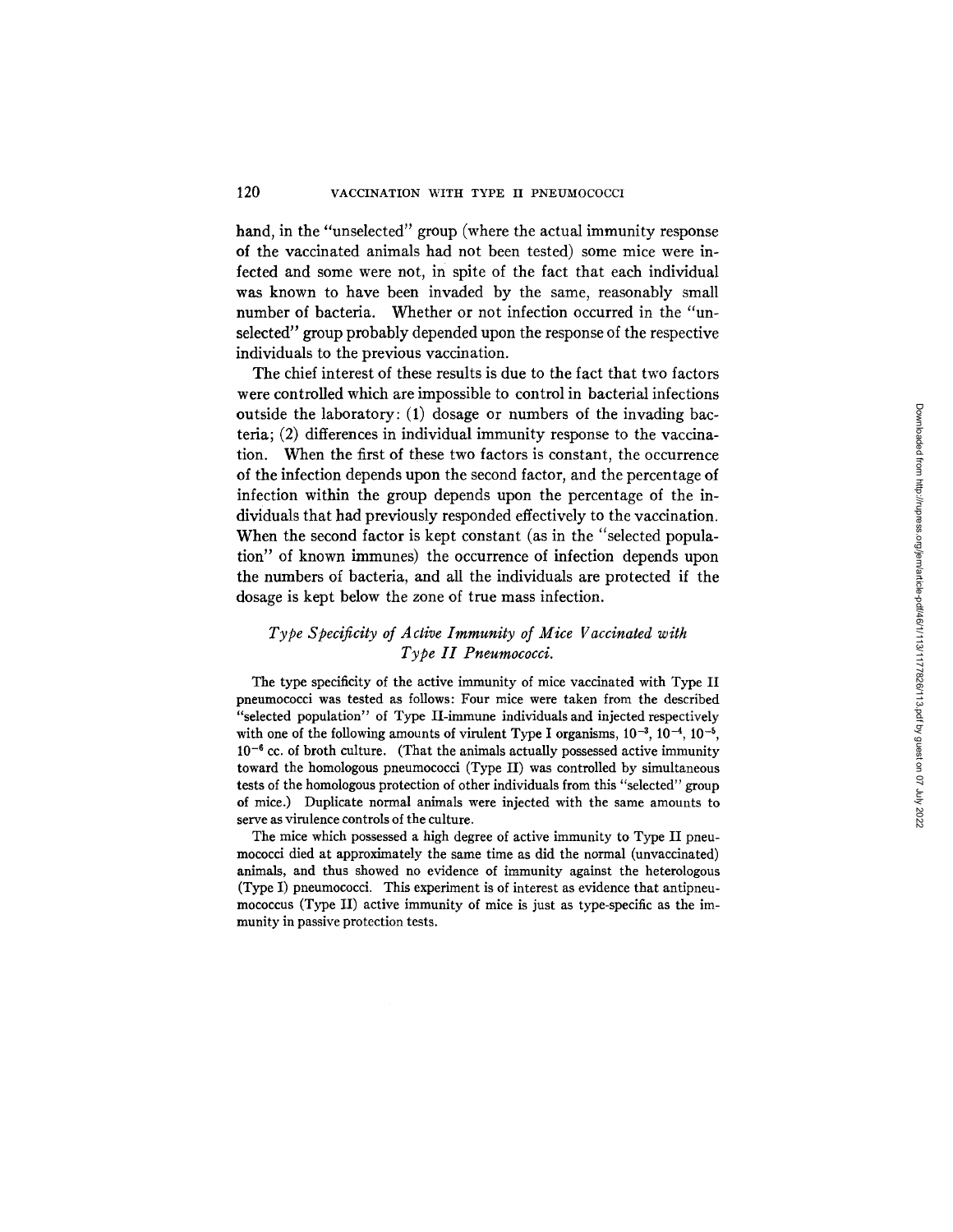#### DISCUSSION.

The preceding experiments have dealt with the relative value of dosage and individual immunity response as factors in the infection of mice which had previously been vaccinated with Type II pneumococci. After the completion of vaccination the resistance of the individuals was tested by the intraperitoneal injection of different doses of live bacteria. The results of the tests of active immunity can be analyzed to best advantage according to two zones of dosage.

In the first zone (between  $10^{-6}$  and  $10^{-3}$  cc. of broth culture) the infection or protection of the vaccinated animals was irregular, and certain individuals succumbed to doses much smaller than those which other individuals resisted. The differences in the number of live bacteria injected within this zone seemed to be entirely without influence in the determination of infection or protection since the percentage occurrence of infection was approximately the same in the groups injected with each of the different doses although the maximum dose (10<sup>-3</sup> cc.) was 1000 times the minimum dose (10<sup>-6</sup> cc.) employed in the experiments. This apparent absence of any relation between size of dose and infection indicates that the irregularities in infection and protection are due to differences in the immunity of the individuals. Since the mice possessed no demonstrable natural immunity to the specific bacteria, the differences in the degree acquired must be referred to differences in individual response to the same vaccination. Hence, in this zone of dosage  $(10^{-6}$  to  $10^{-3}$  cc. of culture), the occurrence of postvaccination infection was determined by the lack of previous immunity response of the individual rather than by the numbers of the invading bacteria.

In the second zone of dosage, the relations were reversed and the injection of overwhelming numbers of the bacteria invariably resulted in infection in spite of the fact that the animals were known to possess a fairly high degree of active immunity. The infection of the mice tested in these controlled experiments can properly be termed true "mass infection;" but it is well to recognize that the same term is often applied to postvaccination infections where the actual immunity of the individual is as unknown as is the dosage.

The above demonstration of the relative value of these two factors